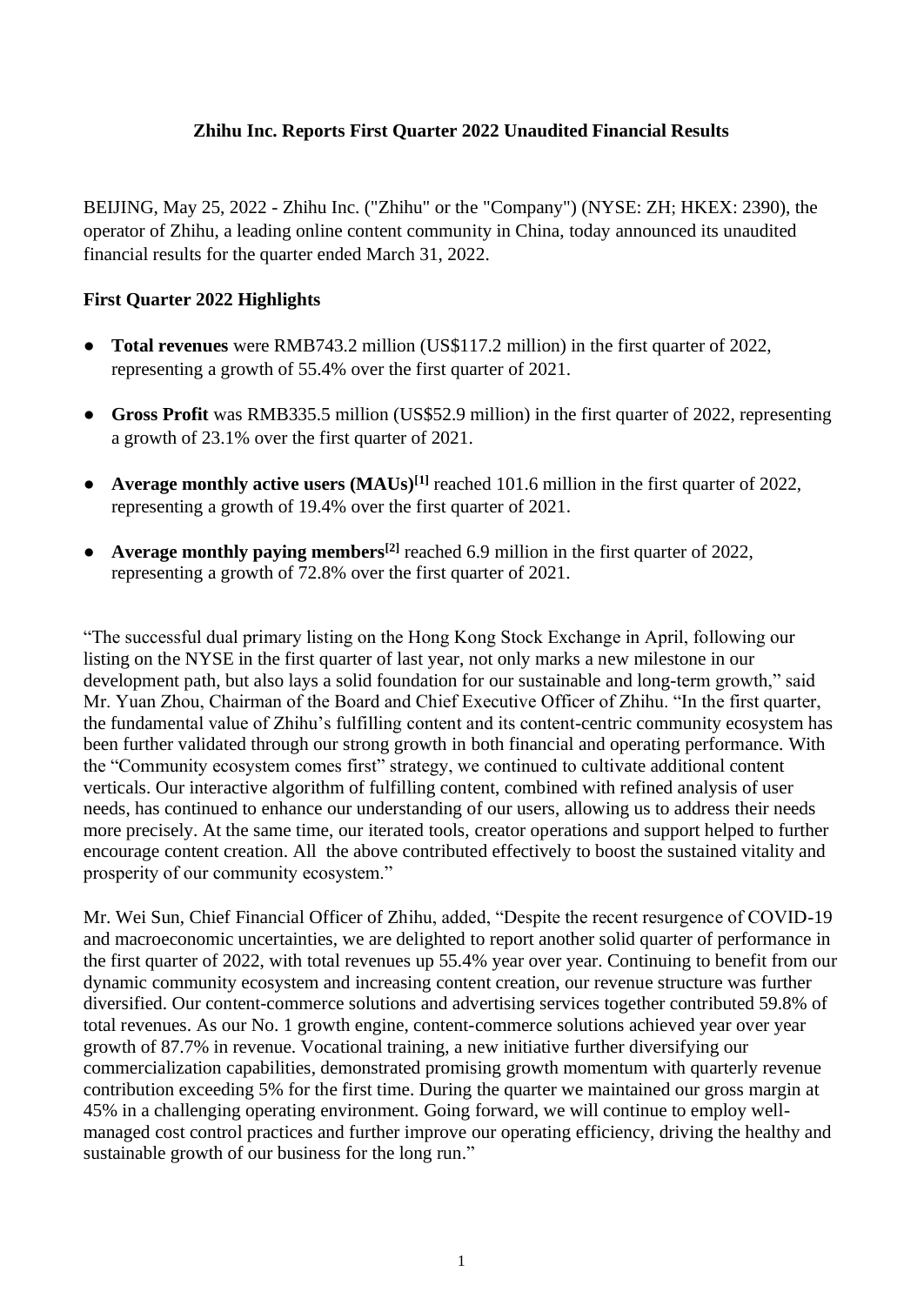## **First Quarter 2022 Financial Results**

**Total revenues** were RMB743.2 million (US\$117.2 million) in the first quarter of 2022, representing a growth of 55.4% from RMB478.3 million in the same period of 2021. The increase was driven by the expansion of our user base and increase of our average revenue per MAU.

*Advertising revenue* was RMB217.3 million (US\$34.3 million) in the first quarter of 2022, representing a growth of 1.7% from RMB213.7 million in the same period of 2021. The year-overyear increase was primarily attributable to the expansion of our user base.

*Paid membership revenue* was RMB221.7 million (US\$35.0 million) in the first quarter of 2022, representing a growth of 75.1% from RMB126.6 million in the same period of 2021. The year-overyear increase was primarily attributable to increases in our overall user base and paying ratio for the period.

*Content-commerce solutions revenue* was RMB226.8 million (US\$35.8 million) in the first quarter of 2022, representing a growth of 87.7% from RMB120.8 million in the same period of 2021. The strong year-over-year growth was primarily driven by rapid increases in both our user base and average content-commerce solutions revenue per MAU, reflecting our sustainable development of this business line.

*Vocational Training revenue[3]* was RMB39.5 million (US\$6.2 million) in the first quarter of 2022, which grew from RMB3.1 million in the first quarter of 2021. The year-over-year growth was primarily driven by a more diversified vocational training course offering, as well as the revenue contributions from companies newly acquired in the second half of 2021.

*Other revenues[3]* were RMB37.9 million (US\$6.0 million) in the first quarter of 2022, compared with RMB14.1 million in the same period of 2021. The year-over-year increase was primarily attributable to the continued growth in e-commerce services.

**Cost of revenues** increased to RMB407.7 million (US\$64.3 million) in the first quarter of 2022 from RMB205.6 million in the same period of 2021. The increase was primarily due to an increase in execution costs for advertising services and content-related costs, as well as an increase in staff costs due to the increased headcount to support our growth. The growth in user traffic in the quarter also resulted in increases in cloud services and bandwidth costs.

**Gross profit** was RMB335.5 million (US\$52.9 million) in the first quarter of 2022, compared with gross profit of RMB272.7 million in the same period of 2021.

**Gross margin** in the first quarter of 2022 was 45.1%, compared to 57.0% in the same period of 2021.

**Total operating expenses** were RMB 983.7 million (US\$155.2 million) in the first quarter of 2022, compared with RMB615.1 million in the same period of 2021.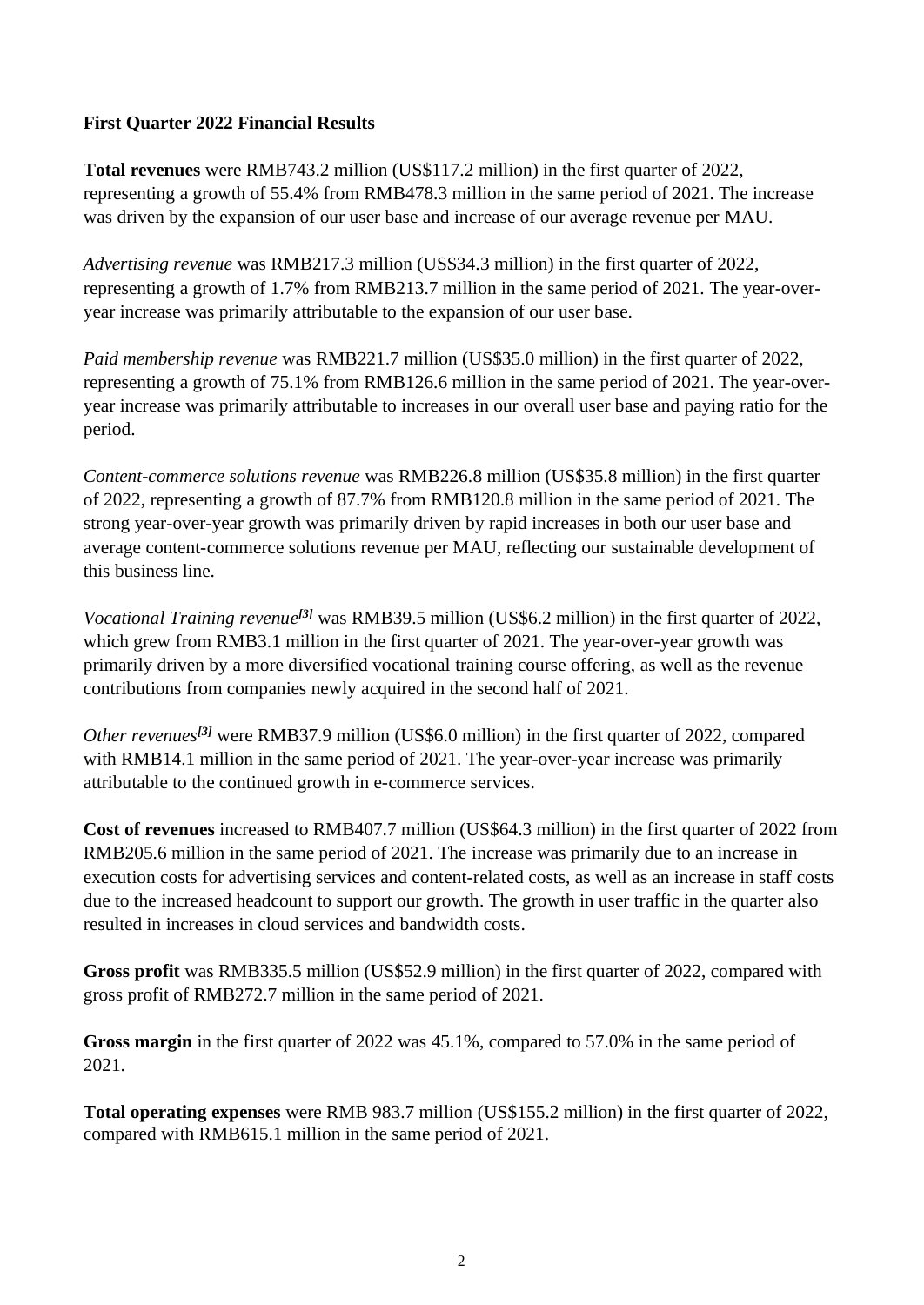*Selling and marketing expenses* were RMB506.6 million (US\$79.9 million) in the first quarter of 2022, compared with RMB346.6 million in the first quarter of 2021. The increase was primarily due to higher promotion and advertising expenses related to attracting new users and strengthening Zhihu's brand recognition.

*Research and development expenses* were RMB166.5 million (US\$26.3 million) in the first quarter of 2022, compared with RMB106.3 million in the same period of 2021. The increase was primarily due to the higher headcount of research and development personnel, as we continued to invest in technical infrastructure, and research and development.

*General and administrative expenses* were RMB310.6 million (US\$49.0 million) in the first quarter of 2022, compared with RMB162.2 million in the same period of 2021. The increase was primarily due to an increase in share-based compensation expenses, as well as the expense related to our dual primary listing on The Stock Exchange of Hong Kong Limited (the "Hong Kong Stock Exchange").

**Loss from operations** was RMB648.2 million (US\$102.3 million) in the first quarter of 2022, compared with RMB342.5 million in the same period of 2021.

**Net loss** was RMB614.3 million (US\$96.9 million) in the first quarter of 2022, compared with RMB324.7 million in the same period of 2021.

**Adjusted net loss (non-GAAP)[4]** was RMB367.4 million (US\$58.0 million) in the first quarter of 2022, compared with RMB193.6 million in the same period of 2021.

**Basic and diluted net loss per ADS** was RMB1.02 (US\$0.16) in the first quarter of 2022, compared with RMB3.46 in the same period of 2021.

**Cash and cash equivalents, term deposits, restricted cash and short-term investments** As of March 31, 2022, the Company had cash and cash equivalents, term deposits, restricted cash and short-term investments of RMB7.1 billion (US\$1.1 billion), compared with RMB7.4 billion as of December 31, 2021.

# **Dual-primary Listing in Hong Kong**

On April 22, 2022, the Company successfully listed its Class A ordinary shares on the Main Board of the Hong Kong Stock Exchange under the stock code "2390," and the stock short name is "ZHIHU-W".

# **Share Repurchase Program**

The board of directors is confident about the Company's continued growth in the future and announces that it proposes to conduct a share repurchase program of up to US\$100 million available for the coming 12 months, subject to the shareholders' approval for granting a general mandate to the board of directors to repurchase shares and/or ADSs of the Company not exceeding 10% of the total number of issued shares of the Company as of the date of passing of this resolution at the annual general meeting to be held on June 10, 2022 as set forth in the notice of annual general meeting dated May 19,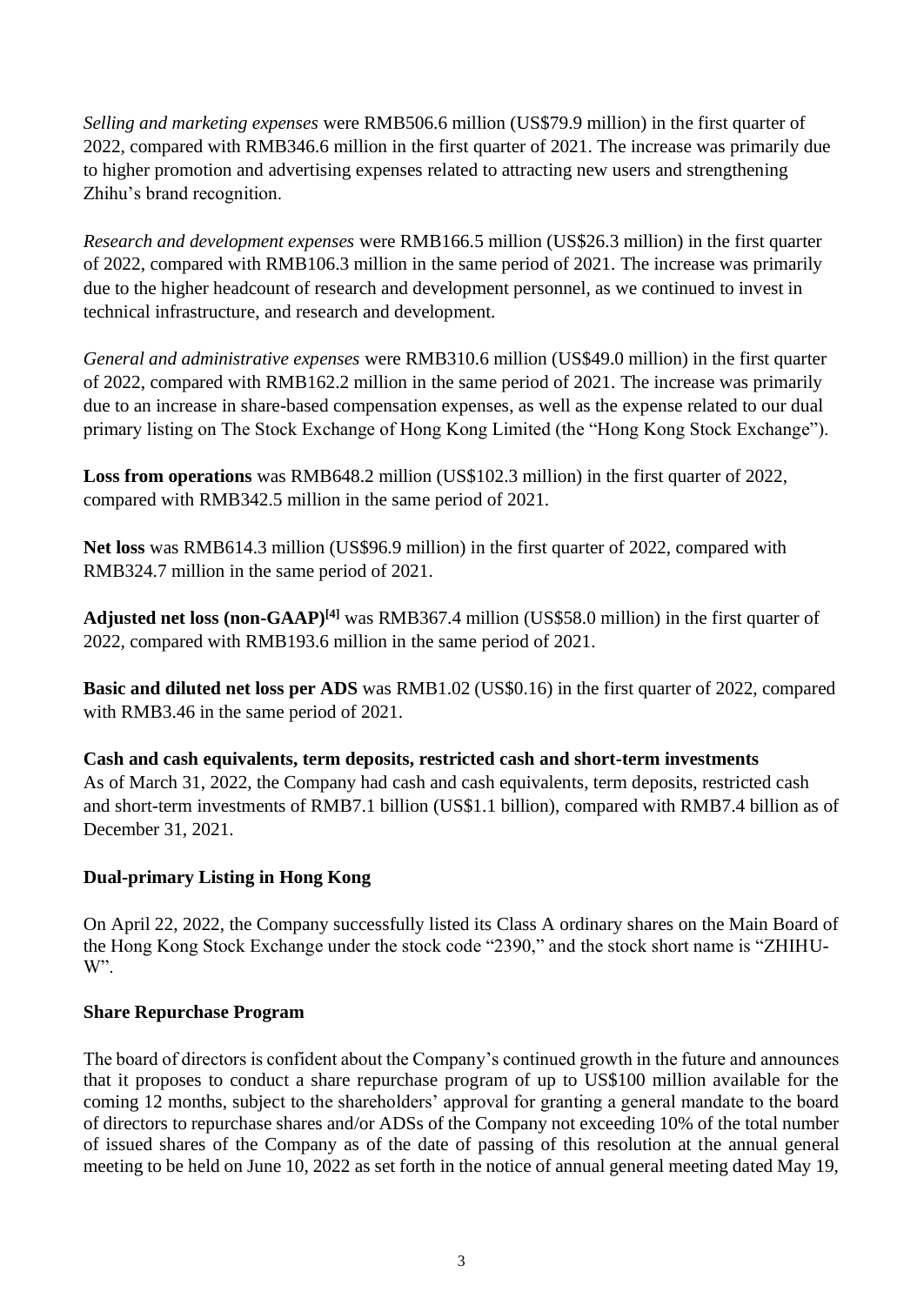2022. The Company's proposed repurchases, if approved, may be made from time to time in the open market at prevailing market prices and/or through other legally permissible means, depending on market conditions and in accordance with applicable rules and regulations. The Company plans to fund any such repurchases from its existing cash balance.

[1] MAUs refers to the sum of the number of mobile devices that launch our mobile app at least once in a given month, or mobile MAUs, and the number of logged-in users who visit our PC or mobile website at least once in a given month, after eliminating duplicates.

 $[2]$  Average monthly paying members for a period is calculated by dividing the sum of monthly paying members for each month during the specified period by the number of months in such period.

<sup>[3]</sup> Effective in the first quarter of 2022, the Company separately reported the revenue of its vocational training business, which was formerly included in "revenue - others", in light of the significant growth of the revenue contribution from vocational training to the Company's total revenues. For comparison purposes, the revenue of vocational training business and the revenue in "others" for the first quarter of 2021 have been retrospectively re-classified.

[4] Adjusted net loss is a non-GAAP financial measure. For more information on the non-GAAP financial measure, please see the section of "Use of Non-GAAP Financial Measure" and the table captioned "Unaudited Reconciliations of GAAP and Non-GAAP Results" set forth at the end of this press release.

## **Conference Call**

The Company's management will host an earnings conference call at 8:00 a.m. U.S. Eastern Time on May 25, 2022 (8:00 p.m. Beijing/Hong Kong time on May 25, 2022).

All participants must pre-register online using the link provided below. Once the pre-registration has been completed, participants will receive dial-in numbers, a passcode, and a unique registrant ID which can be used to join the conference call. Participants may pre-register at any time, including up to and after the call start time.

PRE-REGISTER LINK:<https://dpregister.com/sreg/10167344/f2d0c75040>

Additionally, a live and archived webcast of the conference call will be available on the Company's investor relations website at https://ir.zhihu.com.

A replay of the conference call will be accessible approximately one hour after the conclusion of the live call until June 1, 2022, by dialing the following telephone numbers:

| <b>United States:</b>       | $+1-877-344-7529$ |
|-----------------------------|-------------------|
| International:              | $+1-412-317-0088$ |
| Replay Access Code: 1483549 |                   |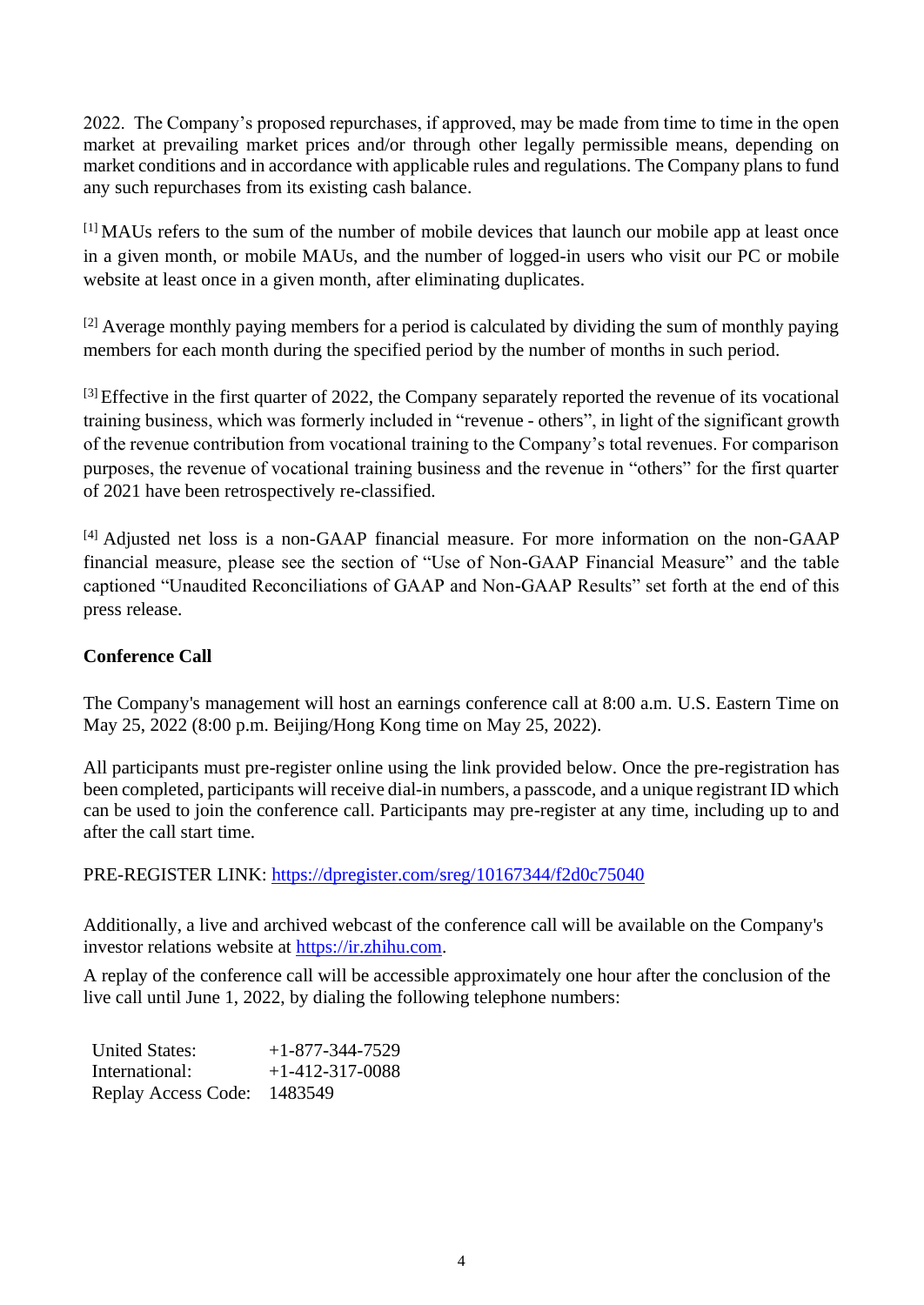### **About Zhihu Inc.**

Zhihu Inc. (NYSE: ZH; HKEX: 2390), the operator of Zhihu, a leading online content community in China where people come to find solutions, make decisions, seek inspiration, and have fun. We have been dedicated to expanding our content and service offerings to enable our users to explore and enjoy "fulfilling content" (有获得感的內容) that broadens horizons, provides solutions, and resonates with minds. Since the initial launch in 2010, we have grown from a Q&A community into one of the top five comprehensive online content communities and the largest Q&A-inspired online content community in China, both in terms of average mobile MAUs and revenue in 2019, 2020, and 2021, according to CIC. For more information, please visit [https://ir.zhihu.com.](https://ir.zhihu.com/)

### **Use of Non-GAAP Financial Measure**

In evaluating the business, the Company considers and uses adjusted net loss, a non-GAAP financial measure, to supplement the review and assessment of its operating performance. The Company defines adjusted net loss as net loss adjusted for the impact of share-based compensation expenses, amortization of intangible assets resulting from business acquisition and tax effects of the non-GAAP adjustments, which are non-cash expenses. The Company believes that the non-GAAP measure facilitates comparisons of operating performance from period to period and company to company by adjusting for potential impacts of items, which the Company's management considers to be indicative of its operating performance. The Company believes that the non-GAAP financial measure provides useful information to investors and others in understanding and evaluating the Company's consolidated results of operations in the same manner as it helps the Company's management.

The non-GAAP financial measure is not defined under U.S. GAAP and is not presented in accordance with U.S. GAAP. The presentation of the non-GAAP financial measure may not be comparable to similarly titled measure presented by other companies. The use of the non-GAAP measure has limitations as an analytical tool, and investors should not consider it in isolation from, or as a substitute for analysis of, our results of operations or financial condition as reported under U.S. GAAP. For more information on the non-GAAP financial measure, please see the tables captioned "Unaudited Reconciliations of GAAP and Non-GAAP Results" set forth at the end of this press release.

# **Exchange Rate Information**

This announcement contains translations of certain Renminbi amounts into U.S. dollars at a specified rate solely for the convenience of the reader. Unless otherwise noted, all translations from Renminbi to U.S. dollars were made at a rate of RMB6.3393 to US\$1.00, the exchange rate in effect as of March 31, 2022 as set forth in the H.10 statistical release of the Federal Reserve Board.

# **Safe Harbor Statement**

This announcement contains forward-looking statements. These statements are made under the "safe harbor" provisions of the U.S. Private Securities Litigation Reform Act of 1995. Statements that are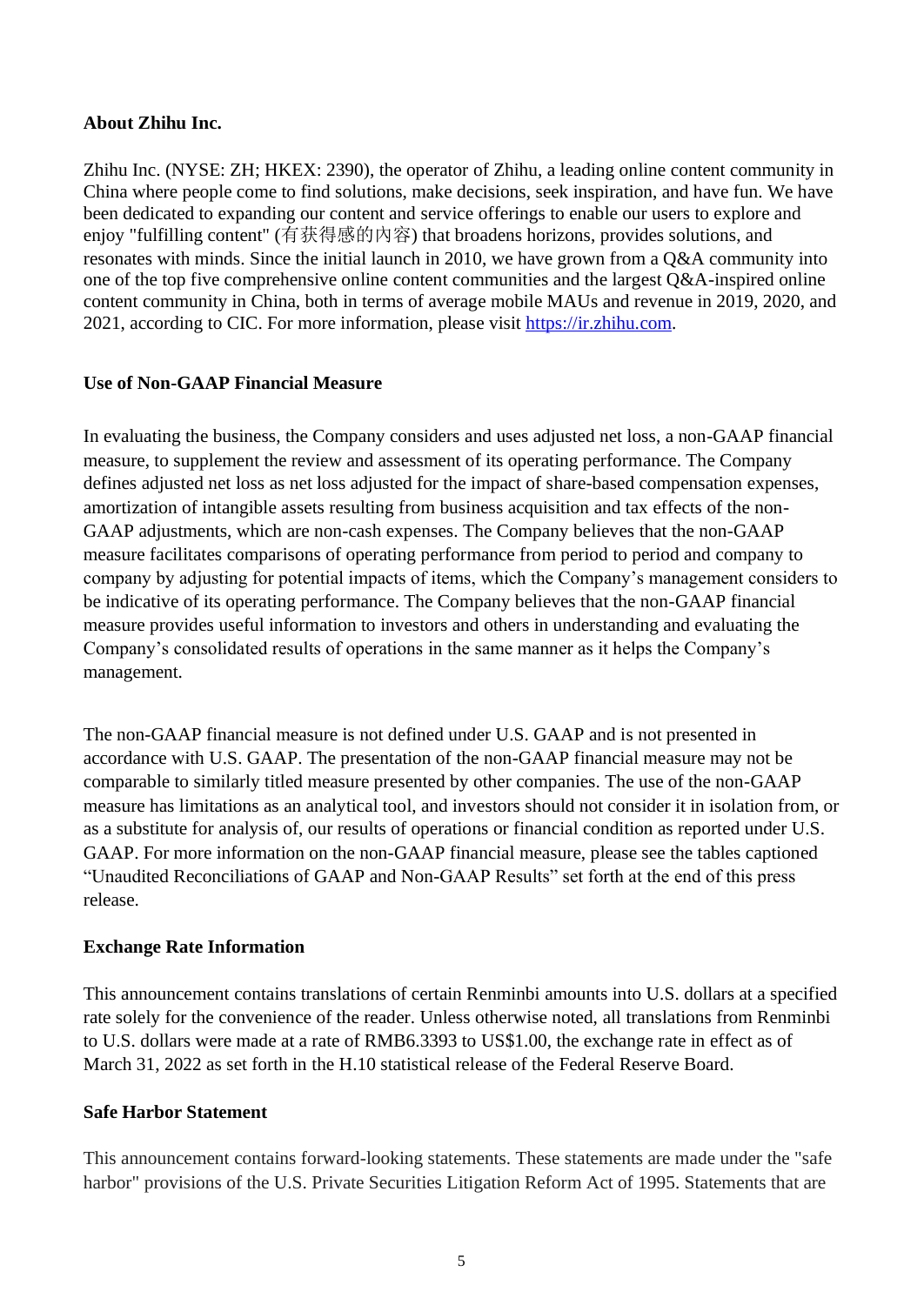not historical facts, including statements about the Company's beliefs and expectations, are forwardlooking statements. Forward-looking statements involve inherent risks and uncertainties, and a number of factors could cause actual results to differ materially from those contained in any forwardlooking statement. In some cases, forward-looking statements can be identified by words or phrases such as "may," "will," "expect," "anticipate," "target," "aim," "estimate," "intend," "plan," "believe," "potential," "continue," "is/are likely to," or other similar expressions. Further information regarding these and other risks, uncertainties or factors is included in the Company's filings with the SEC and the Hong Kong Stock Exchange. All information provided in this press release is as of the date of this press release, and the Company does not undertake any duty to update such information, except as required under applicable law.

#### **For investor and media inquiries, please contact:**

In China:

Zhihu Inc. Email: ir@zhihu.com

The Piacente Group, Inc. Helen Wu Tel: +86-10-6508-0677 Email: zhihu@tpg-ir.com

In the United States:

The Piacente Group, Inc. Brandi Piacente Phone: +1-212-481-2050 Email: [zhihu@tpg-ir.com](mailto:zhihu@tpg-ir.com)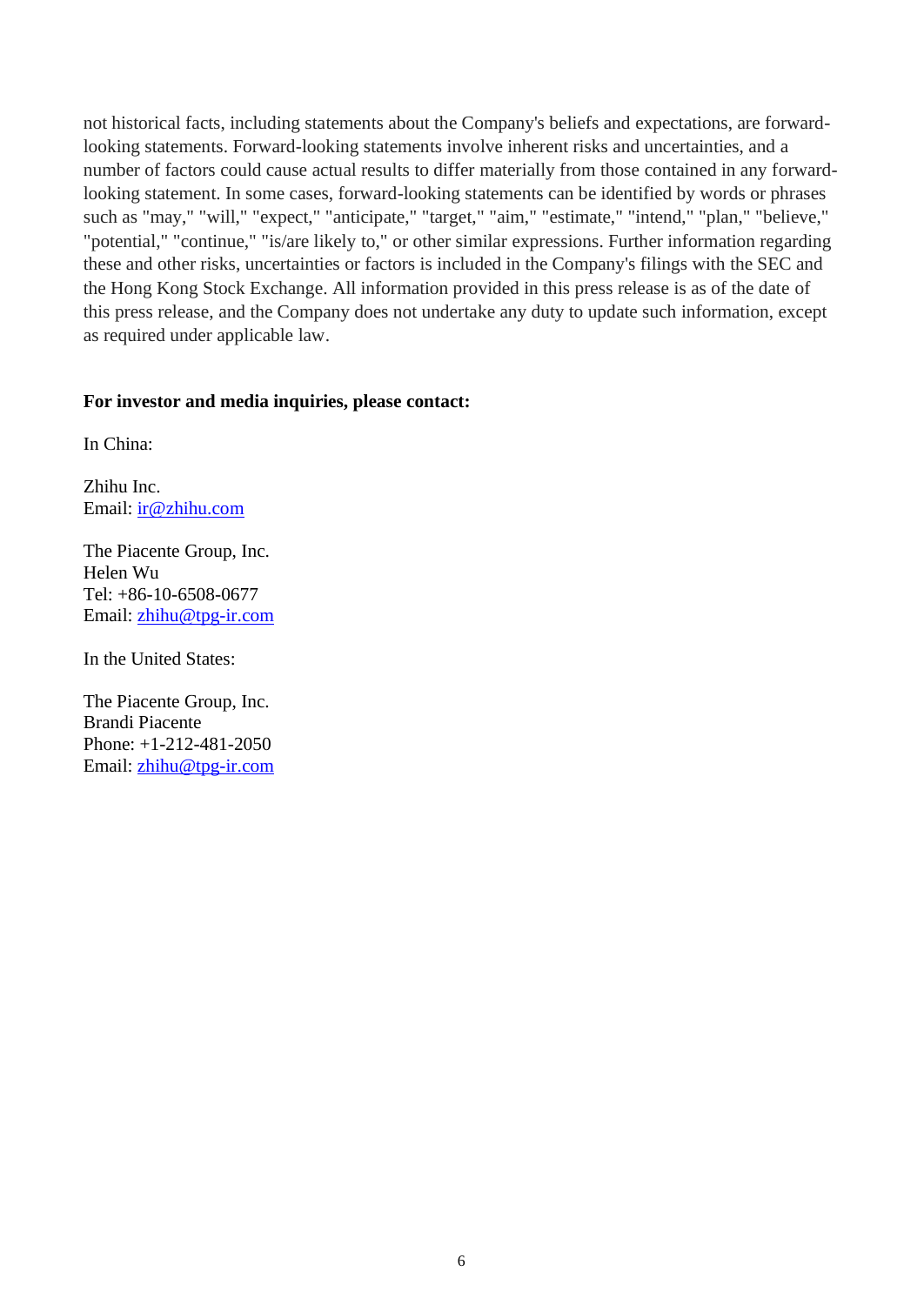#### **ZHIHU INC. UNAUDITED CONDENSED CONSOLIDATED STATEMENTS OF OPERATIONS**

(All amounts in thousands, except share, ADS, per share data and per ADS data)

|                                                                     | For the Three Months Ended |                            |                            |                            |
|---------------------------------------------------------------------|----------------------------|----------------------------|----------------------------|----------------------------|
|                                                                     | March 31,                  | December 31,               | March 31,                  |                            |
|                                                                     | 2021                       | 2021                       | 2022                       |                            |
|                                                                     | <b>RMB</b>                 | <b>RMB</b>                 | <b>RMB</b>                 | US\$                       |
| <b>Revenues:</b>                                                    |                            |                            |                            |                            |
| Advertising                                                         | 213,730                    | 377,812                    | 217,317                    | 34,281                     |
| Paid membership                                                     | 126,572                    | 208,756                    | 221,670                    | 34,968                     |
| Content-commerce solutions                                          | 120,845                    | 367,295                    | 226,787                    | 35,775                     |
| <b>Vocational Training</b>                                          | 3,051                      | 22,197                     | 39,544                     | 6,238                      |
| Others                                                              | 14,088                     | 43,160                     | 37,909                     | 5,980                      |
| <b>Total revenues</b>                                               | 478,286                    | 1,019,220                  | 743,227                    | 117,242                    |
| Cost of revenues                                                    | (205, 616)                 | (539, 392)                 | (407, 684)                 | (64,311)                   |
| <b>Gross profit</b>                                                 | 272,670                    | 479,828                    | 335,543                    | 52,931                     |
| Selling and marketing expenses                                      | (346, 633)                 | (470, 175)                 | (506, 585)                 | (79, 912)                  |
| Research and development expenses                                   | (106, 302)                 | (208,006)                  | (166, 518)                 | (26, 268)                  |
| General and administrative expenses                                 | (162, 196)                 | (176, 881)                 | (310, 632)                 | (49,001)                   |
| <b>Total operating expenses</b>                                     | (615, 131)                 | (855, 062)                 | (983, 735)                 | (155, 181)                 |
| <b>Loss from operations</b>                                         | (342, 461)                 | (375, 234)                 | (648, 192)                 | (102, 250)                 |
| Other income/(expenses):                                            |                            |                            |                            |                            |
| Investment income                                                   | 9,662                      | 22,107                     | 20,724                     | 3,269                      |
| Interest income                                                     | 3,327                      | 9,877                      | 9,355                      | 1,476                      |
| Fair value change of financial instrument                           |                            | 6,100                      | 8,453                      | 1,333                      |
| <b>Exchange</b> losses                                              | (693)                      | (30, 154)                  | (4,155)                    | (655)                      |
| Others, net                                                         | 6,009                      | (12,964)                   | 1,930                      | 304                        |
| Loss before income tax                                              | (324, 156)                 | (380, 268)                 | (611, 885)                 | (96, 523)                  |
| Income tax expense                                                  | (537)                      | (3,023)                    | (2,398)                    | (378)                      |
| <b>Net loss</b>                                                     | (324, 693)                 | (383,291)                  | (614, 283)                 | (96,901)                   |
| Accretions of convertible redeemable                                |                            |                            |                            |                            |
| preferred shares to redemption value                                | (170, 585)                 |                            |                            |                            |
| Net loss attributable to Zhihu Inc.'s                               |                            |                            |                            |                            |
| shareholders                                                        | (495, 278)                 | (383,291)                  | (614, 283)                 | (96,901)                   |
| Net loss per share                                                  |                            |                            |                            |                            |
| <b>Basic</b>                                                        | (6.93)                     | (1.29)                     | (2.04)                     | (0.32)                     |
| Diluted                                                             | (6.93)                     | (1.29)                     | (2.04)                     | (0.32)                     |
| Net loss per ADS (Two ADSs represent<br>one Class A ordinary share) |                            |                            |                            |                            |
| <b>Basic</b>                                                        | (3.46)                     | (0.65)                     | (1.02)                     | (0.16)                     |
| Diluted                                                             | (3.46)                     | (0.65)                     | (1.02)                     | (0.16)                     |
| Weighted average number of ordinary<br>shares outstanding           |                            |                            |                            |                            |
| <b>Basic</b><br>Diluted                                             | 71,493,738<br>71,493,738   | 296,870,566<br>296,870,566 | 300,483,336<br>300,483,336 | 300,483,336<br>300,483,336 |
|                                                                     |                            |                            |                            |                            |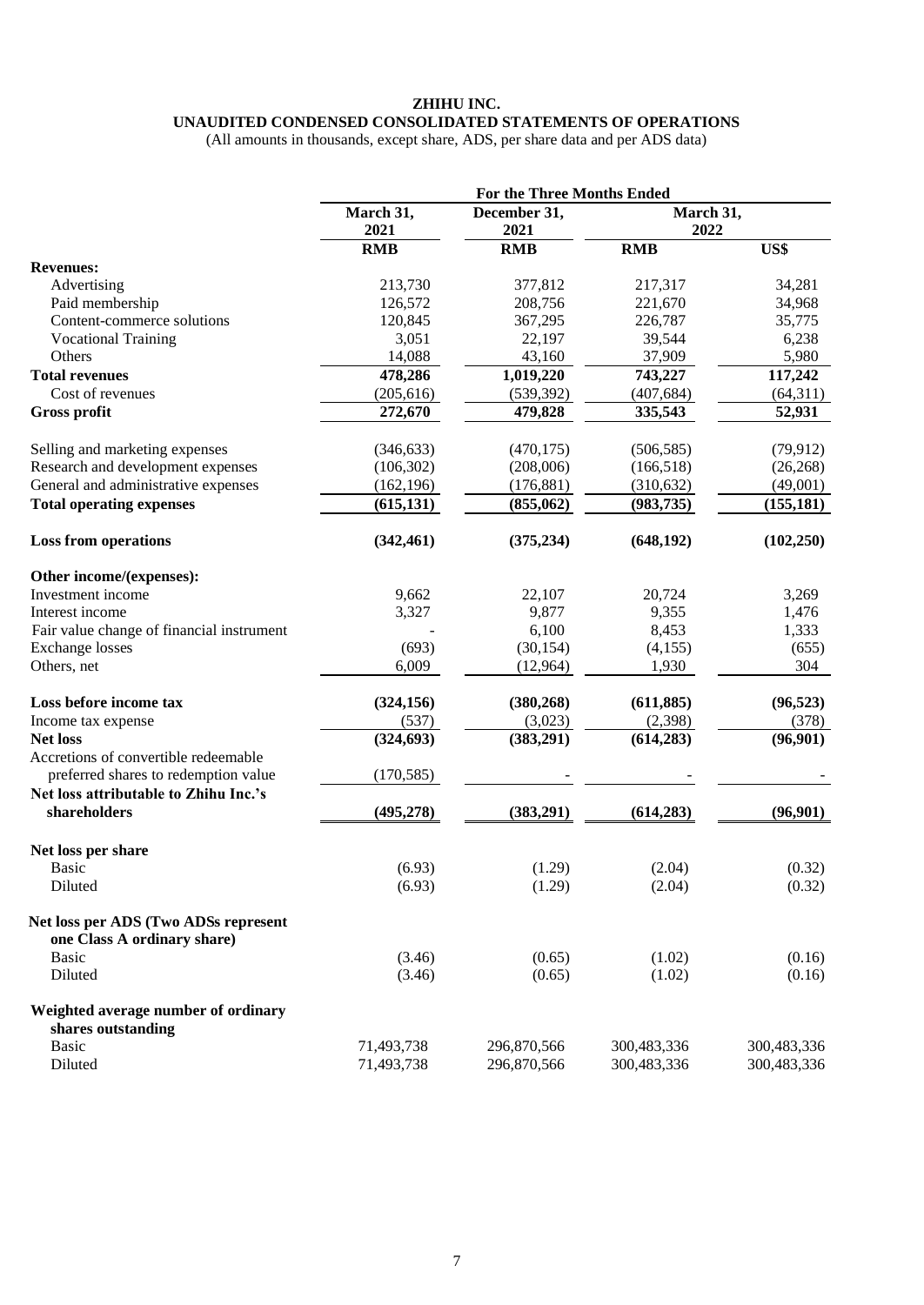#### **ZHIHU INC.**

# **UNAUDITED CONDENSED CONSOLIDATED STATEMENTS OF OPERATIONS (CONTINUED)**

(All amounts in thousands, except share, ADS, per share data and per ADS data)

|                                                | <b>For the Three Months Ended</b> |                                    |                   |        |
|------------------------------------------------|-----------------------------------|------------------------------------|-------------------|--------|
|                                                | March 31,<br>2021<br><b>RMB</b>   | December 31,<br>2021<br><b>RMB</b> | March 31,<br>2022 |        |
|                                                |                                   |                                    | <b>RMB</b>        | US\$   |
| Share-based compensation expenses included in: |                                   |                                    |                   |        |
| Cost of revenues                               | 2,232                             | 8.865                              | 4.770             | 752    |
| Selling and marketing expenses                 | 4.803                             | 10.419                             | 6.472             | 1.021  |
| Research and development expenses              | 7.608                             | 25.514                             | 15.770            | 2,488  |
| General and administrative expenses            | 116,484                           | 95,904                             | 218,055           | 34,397 |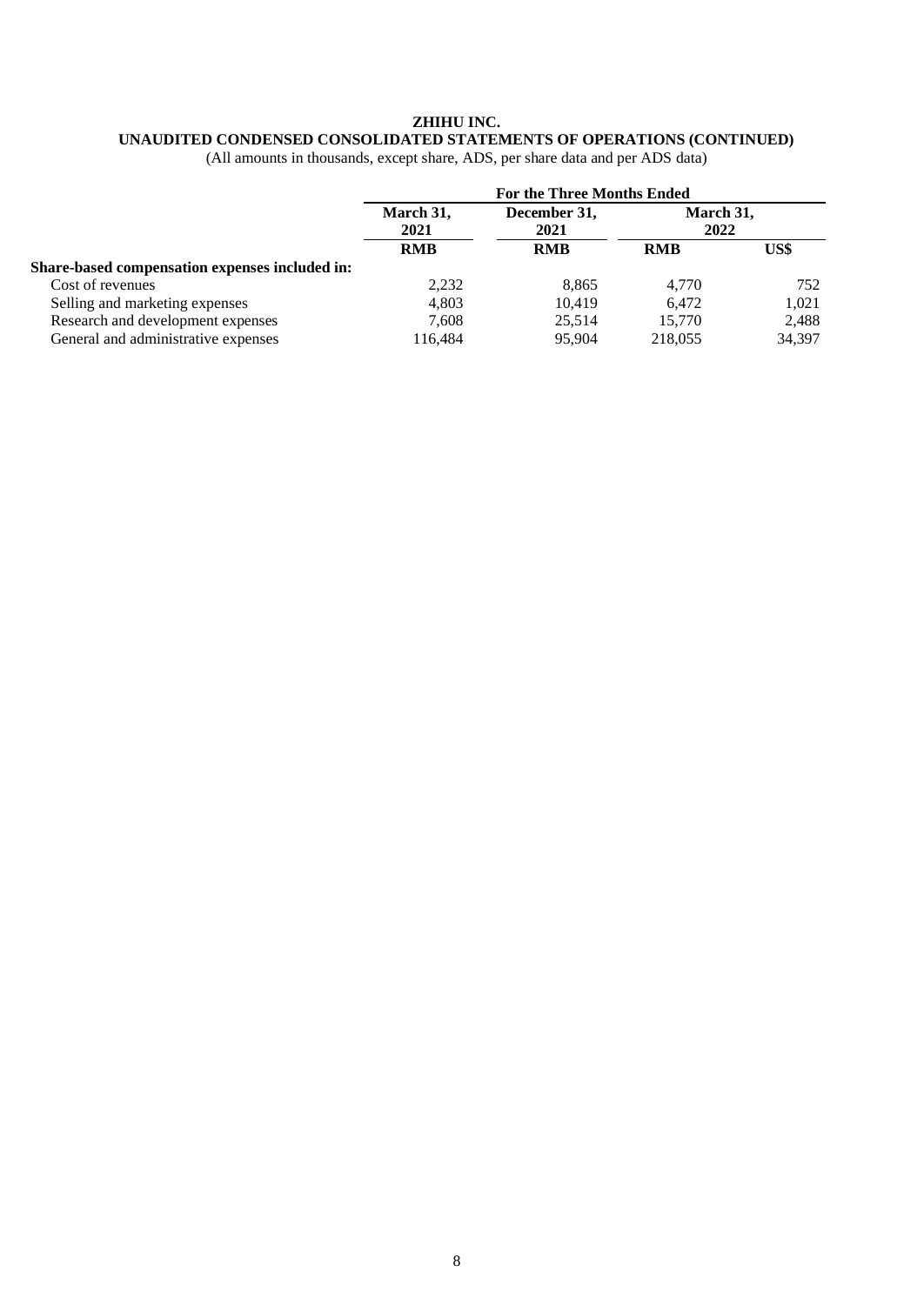#### **ZHIHU INC. UNAUDITED CONDENSED CONSOLIDATED BALANCE SHEETS**

(All amounts in thousands)

|                                             | As of December 31,<br>2021 | As of March 31,<br>2022 |           |  |
|---------------------------------------------|----------------------------|-------------------------|-----------|--|
|                                             | <b>RMB</b>                 | <b>RMB</b>              | US\$      |  |
| <b>ASSETS</b>                               |                            |                         |           |  |
| <b>Current assets:</b>                      |                            |                         |           |  |
| Cash and cash equivalents                   | 2,157,161                  | 2,393,111               | 377,504   |  |
| Term deposits                               | 2,815,509                  | 1,724,171               | 271,981   |  |
| Short-term investments                      | 2,239,596                  | 2,718,980               | 428,909   |  |
| Restricted cash                             |                            | 222,187                 | 35,049    |  |
| Trade receivables                           | 831,628                    | 811,572                 | 128,022   |  |
| Amounts due from related parties            | 18,196                     | 38,930                  | 6,141     |  |
| Prepayments and other current assets        | 272,075                    | 182,030                 | 28,715    |  |
| <b>Total current assets</b>                 | 8,334,165                  | 8,090,981               | 1,276,321 |  |
| <b>Non-current assets:</b>                  |                            |                         |           |  |
| Property and equipment, net                 | 9,865                      | 9,031                   | 1,425     |  |
| Intangible assets, net                      | 68,308                     | 63,085                  | 9,951     |  |
| Goodwill                                    | 73,663                     | 73,663                  | 11,620    |  |
| Long-term investments                       | 19,127                     | 19,045                  | 3,004     |  |
| Term deposits                               | 159,393                    |                         |           |  |
| Right-of-use assets                         | 126,512                    | 135,025                 | 21,300    |  |
| Other non-current assets                    | 14,132                     | 14,132                  | 2,229     |  |
| <b>Total non-current assets</b>             | 471,000                    | 313,981                 | 49,529    |  |
| <b>Total assets</b>                         | 8,805,165                  | 8,404,962               | 1,325,850 |  |
| <b>LIABILITIES AND SHAREHOLDERS' EQUITY</b> |                            |                         |           |  |
| <b>Current liabilities</b>                  |                            |                         |           |  |
| Accounts payables and accrued liabilities   | 1,026,534                  | 1,023,258               | 161,415   |  |
| Salary and welfare payables                 | 313,676                    | 316,760                 | 49,968    |  |
| Taxes payables                              | 66,184                     | 17,916                  | 2,826     |  |
| <b>Contract liabilities</b>                 | 239,757                    | 257,850                 | 40,675    |  |
| Amounts due to related parties              | 83,591                     | 81,427                  | 12,845    |  |
| Short term lease liabilities                | 40,525                     | 52,344                  | 8,257     |  |
| Other current liabilities                   | 127,447                    | 124,158                 | 19,585    |  |
| <b>Total current liabilities</b>            | 1,897,714                  | 1,873,713               | 295,571   |  |
| <b>Non-current liabilities</b>              |                            |                         |           |  |
| Long term lease liabilities                 | 82,133                     | 80,257                  | 12,660    |  |
| Deferred tax liabilities                    | 14,030                     | 13,430                  | 2,119     |  |
| Other non-current liabilities               | 73,139                     | 76,331                  | 12,041    |  |
| <b>Total non-current liabilities</b>        | 169,302                    | 170,018                 | 26,820    |  |
| <b>Total liabilities</b>                    | 2,067,016                  | 2,043,731               | 322,391   |  |
|                                             |                            |                         |           |  |
| Total Zhihu Inc.'s shareholders' equity     | 6,730,654                  | 6,349,638               | 1,001,630 |  |
| Noncontrolling interests                    | 7,495                      | 11,593                  | 1,829     |  |
| <b>Total shareholders' equity</b>           | 6,738,149                  | 6,361,231               | 1,003,459 |  |
| Total liabilities and shareholders' equity  | 8,805,165                  | 8,404,962               | 1,325,850 |  |